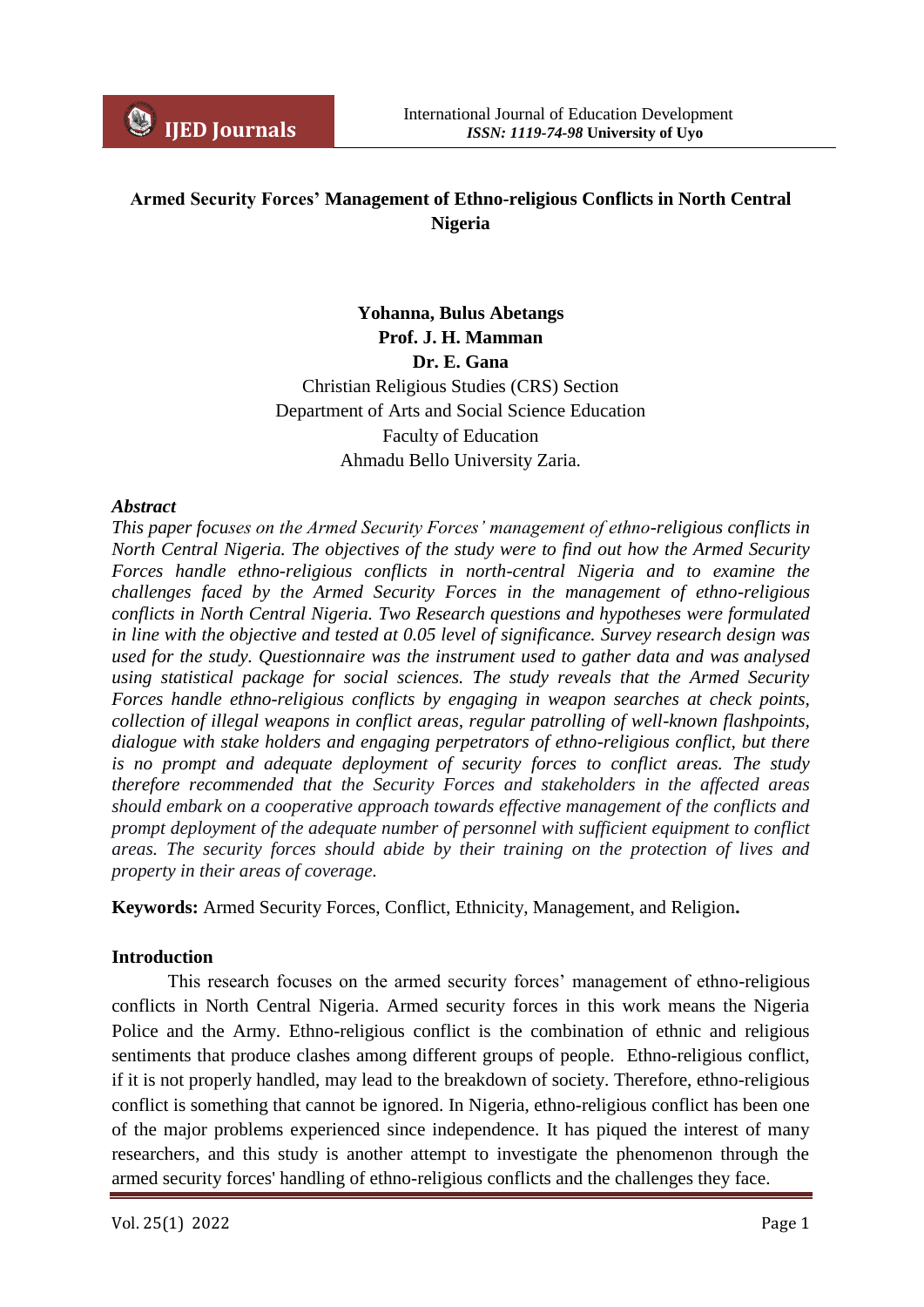Ethno-religious conflicts are among the most recurring issues in Nigeria. It dates back to the pre-colonial period and continues to date. Conflict management was carried out by designated institutions and individuals. These institutions are aimed at mitigating interhuman and intra and inter-communal conflicts. The management of ethno-religious conflicts was carried out by chiefs or priests, who were primarily responsible for cleansing the land and reconciling the conflicts within the ethnic groups. The conflict is brought to an oath resolution by the parties concerned not to go into conflict again. During colonial times, the British colonial legacy put in place structures of fearful future crises and used superior arms to suppress the people. Pre-colonial societies are reputed to hold secrets of peace making and conflict resolution embedded in their customs and traditions. Courts were established by the colonialists to settle cases based on their legal system, whereas the Armed Security force was set up to handle cases that were to be handled by the indigenous peace institutions (Ademowo, 2015). The proverbial and symbolic communicative resources, like the people's oral tradition, good reputation, experience at the disposal of the mediator and a measure of objectivity on the part of the reconcilers, were not recognized by the colonial masters as the canons of conflict management. It is this development that motivated the study on "Armed Security Forces' management of ethno-religious conflict in North Central Nigeria".

# **Conceptual Clarification**

This study focused on armed security forces management ethno-religious conflicts. This section reviewed literature on the concept of conflict, conflict management, ethnoreligious conflict, Armed Security Forces and Ethno-Religious Conflicts in Nigeria and the Challenges of Armed Security Forces in Ethno-Religious Conflicts.

# **Conflict**

There is no universally accepted definition of conflict. Conflict refers to a situation or behaviour in which the desires, needs, objectives, or values of the parties concerned conflict with one another or are considered to conflict with one another. It is a serious disagreement, an escalation of disagreement between parties that triggers strong emotions (Usoro, Ekpenyong & Effiong, 2014). It is a serious conflict between parties that has escalated to the point of eliciting intense emotions, understanding what causes disputes and why they happen is essential to being able to resolve them. When properly handled, conflict can be a constructive and effective force for change that leads to growth and development (Olufemi & Adawale, 2012).

# **Conflict Management**

Conflict Management is concerned with the processes for controlling and regulating conflict to ensure that it does not escalate. It is also concerned with techniques involved in the avoidance, prevention, containment and satisfactory resolution of the catalytic factors in a conflict. In the context of this study, it also involves the actions or inactions of armed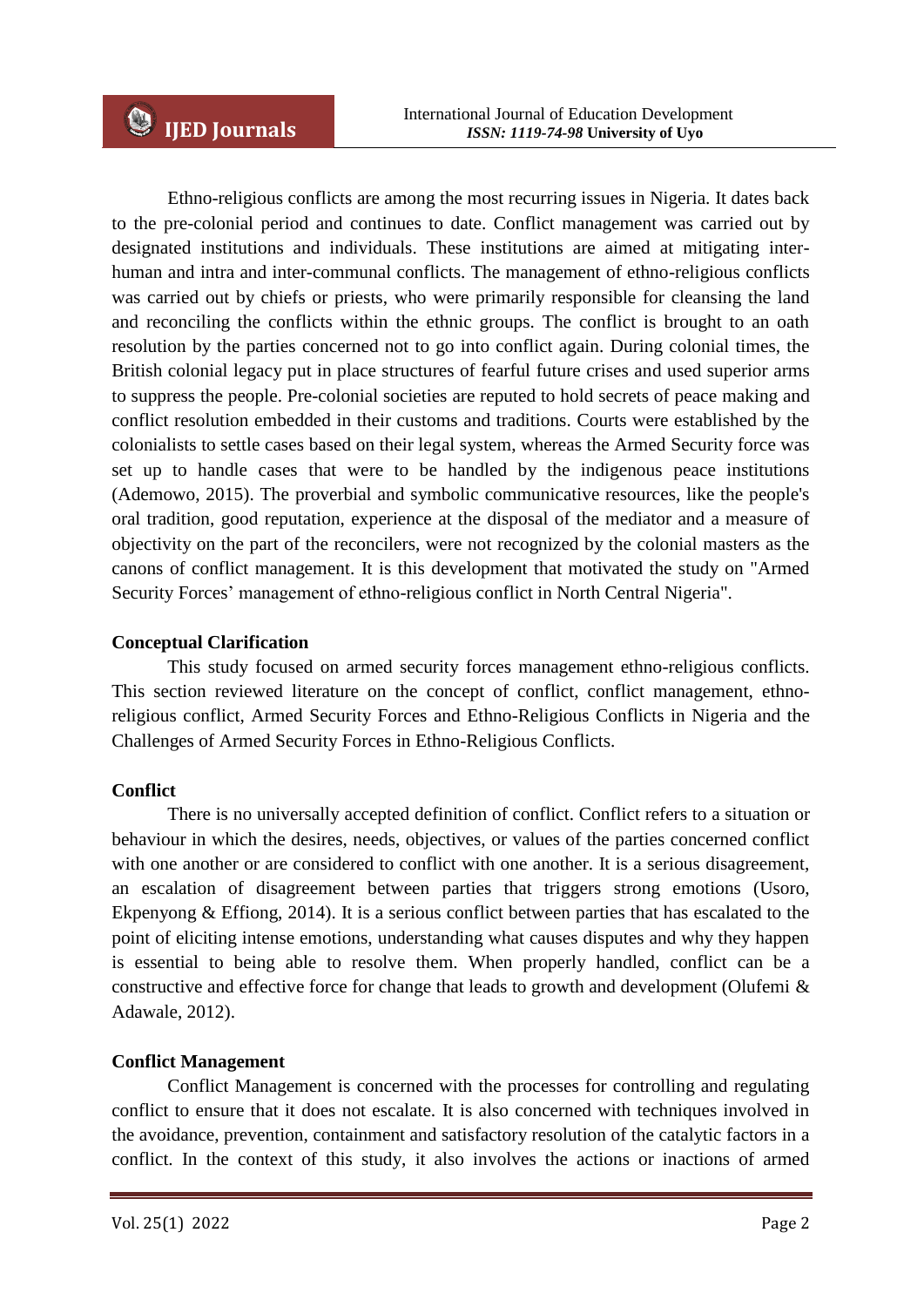security forces to avoid, prevent and tackle ethno-religious conflicts. Rahim (2011) states that conflict management is the process of limiting the negative aspects of a conflict while increasing its positive aspects. It is a principle that all conflicts can not necessarily be resolved, but learning how to manage conflicts can decrease the odds of non-productive escalation. Conflict management, according to Dalung (2013), involves the long-term management of intractable disputes. Dalung went on to say that there are various ways in which people deal with complaints, by speaking up for what they believe is right and against what they believe is wrong. As a result, conflict management entails learning conflict resolution skills, self-awareness of conflict styles, conflict negotiation skills, and building a framework for resolving conflict in the workplace. It is a procedure that encompasses all articulated tactics, initiatives, and systemic processes for preventing conflict from escalating (Usoro, Ekpenyong & Effiong, 2014).

## **Ethno-Religious Conflicts**

Different expressions have been invoked by people to explain ethnicity. In Ladan (2010), an ethnic group is described as a community distinguishable from others on the basis of specific characteristics that include cultural, linguistic, physical and biological. Ethnicity has been a source of conflict in Nigeria. However, the characteristics of ethnicity in themselves do not spell out conflicts among different groups. In Nigeria, ethnic conflicts are caused by socioeconomic imbalances or economic, which are frequently political terms. This is because the control of the political machinery creates easy access to national wealth, not only for the individual in authority, but also for his immediate family members and ethnic groups. In general, race as a source of tension arises from long periods of dominance and unequal treatment by the politically dominant ethnic group, as well as unresolved socioeconomic and political imbalances, injustices, and inequities (Stephen, 2012).

Religion, on the other hand, is the belief in God, the creator of the universe and all that is in it, to whom the worship, homage, and obedience of man is due (Ladan, 2010). Religion does not create instability or destabilizing effects on a nation. On the contrary, it is a means of upholding justice and equity. It is an agent of stability, peace, love and unity for all of mankind. "Religion as a source of conflict is the result of religious intolerance, fanaticism, and politics. In Nigeria, the case has consistently been made that Nigerians are religious people and, whatever religion they practice, they all desire to live in peace and worship in peace" (Ladan, 2010:5).

The combination of ethnic and religious sentiments that results in clashes between different groups of people is referred to as 'ethno-religious conflicts'. Many observers keep on questioning the reasons for the ethno-religious conflicts in a richly blessed country like Nigeria. It is baffling to note that for the past twenty years, there has been a resurgence of ethnic and religious violence in the nation (Igbuzor, 2012). These ethno-religious conflicts, according to Musa (2004), assumed a massive scale in the 1980s and the 90s. Today, these conflicts have devalued the social and cultural fabric of the nation. Musa (2004) argues that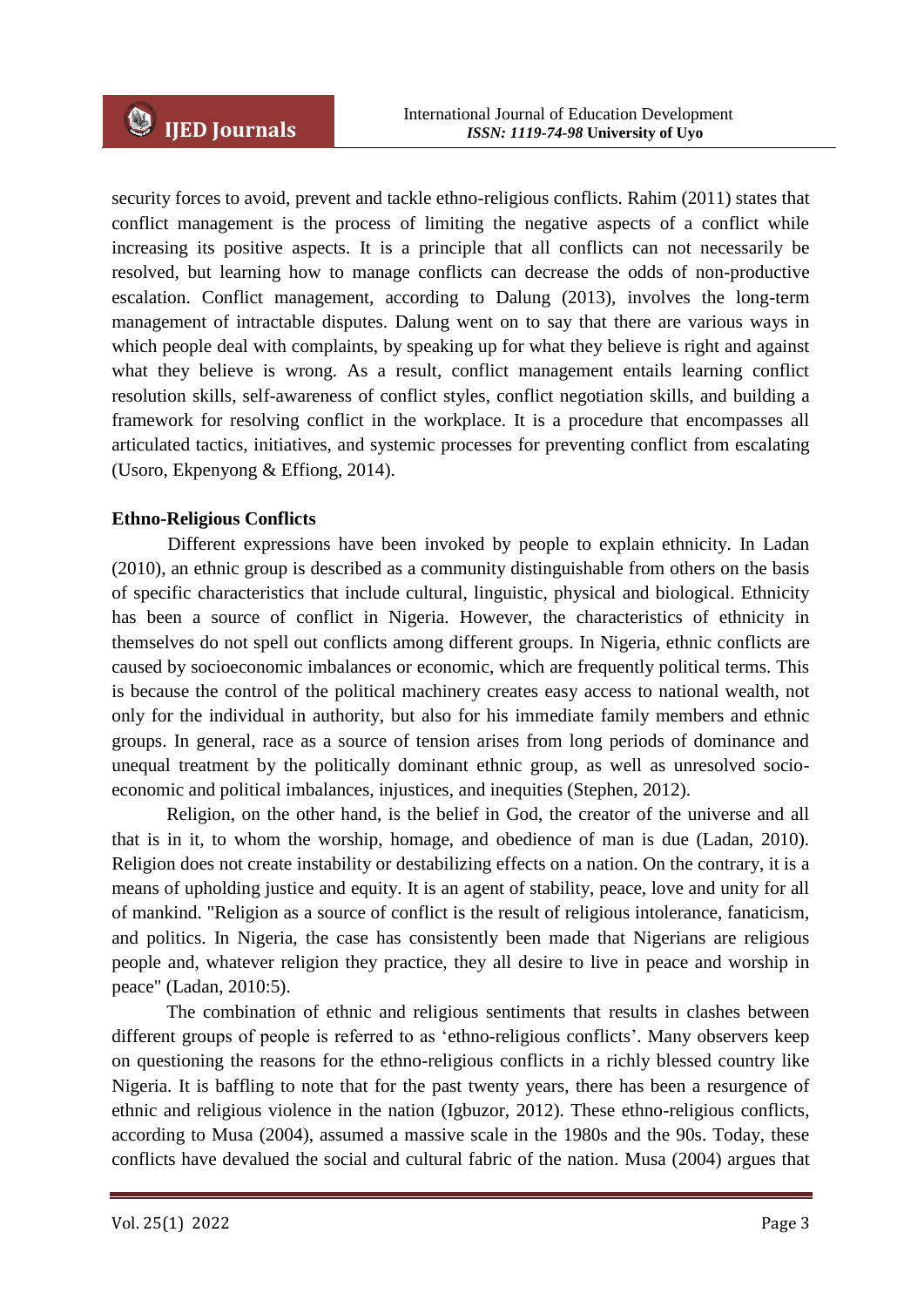Nigeria is a country with appropriate credentials for inter-communal conflicts. The diversity in language, religion, culture, history and even attitude, which could serve as an enriching variety in a pluralistic society, are the factors Musa considers as yielding to a huge harvest of conflicts since independence.

### **Armed Security Forces and Ethno-Religious Conflicts in Nigeria**

Armed security forces in this work refer to a combination of the Nigeria Police Force and the Nigerian Army, whose primary mission is to protect the state from external aggression and internal insurgency while sustaining peace and order, as established by the constitution. According to Dode (2012), the expected task of the Security Forces in a contemporary democratic state is to do nothing that would detract from the establishment and consolidation of the system. In doing so, emphasis is placed on ensuring that the Security Forces never intervene in state politics, because democracy and the Security Forces are diametrically opposed. The Security Force is the antithesis of democracy with regard to its forms, values, purpose and structure.

According to Beloveth (2015), over the years, the Nigerian government has adopted some rhetorical measures in its efforts to manage the ethno-religious conflicts littering the country's political landscape. Some scholars have argued that the measures are not effective given the continued escalation of conflicts such as the 2002, 2004, and 2008 Jos upheavals, the dreadful Boko Haram attacks and the most recent Fulani/herdsmen clashes (Adeola, 2010). Omorogbe and Omohan (2005) state that the two measures mostly adopted by the government of Nigeria are coercive and judicial methods. Krause (2011) states that the use of force as a coercive measure entails the deployment of armed security forces that regularly patrol well-known flashpoints within the city to quell further unrest, engaged in weapons searches at checkpoints on the roads leading to conflict areas, which has only served to exacerbate the situation. This strategy seems to have failed because it entails a large number of shootings in which innocent people are often the victims. This form of dispute resolution approach excludes comprehensive mediation because military officers do not seem to have the necessary experience to resolve disputes (Nawankwo, 2015). Similarly, Nwagboso (2016) states that the national security policy of Nigeria, which internal security is a sub-unit, was weak to tackle violent security problems that confronted Nigeria. This was partly due to policymakers' lack of expertise in developing robust internal security policies and successful counter-insurgency strategies in the region. Since 1999, ad hoc intelligence outfits have tended to control Nigeria's internal security governance. Nwagboso states further that the adoption of the 'fire-brigade' approach, such as the continuous use of the Joint-Task Force (JTF), to address Nigeria's internal security problem, only succeeded in minimizing violent attacks on the state and her citizens, without addressing their root causes and re-occurrence (Omorogbe & Omohan, 2005).

**Challenges of Armed Security Forces in Ethno-Religious Conflicts**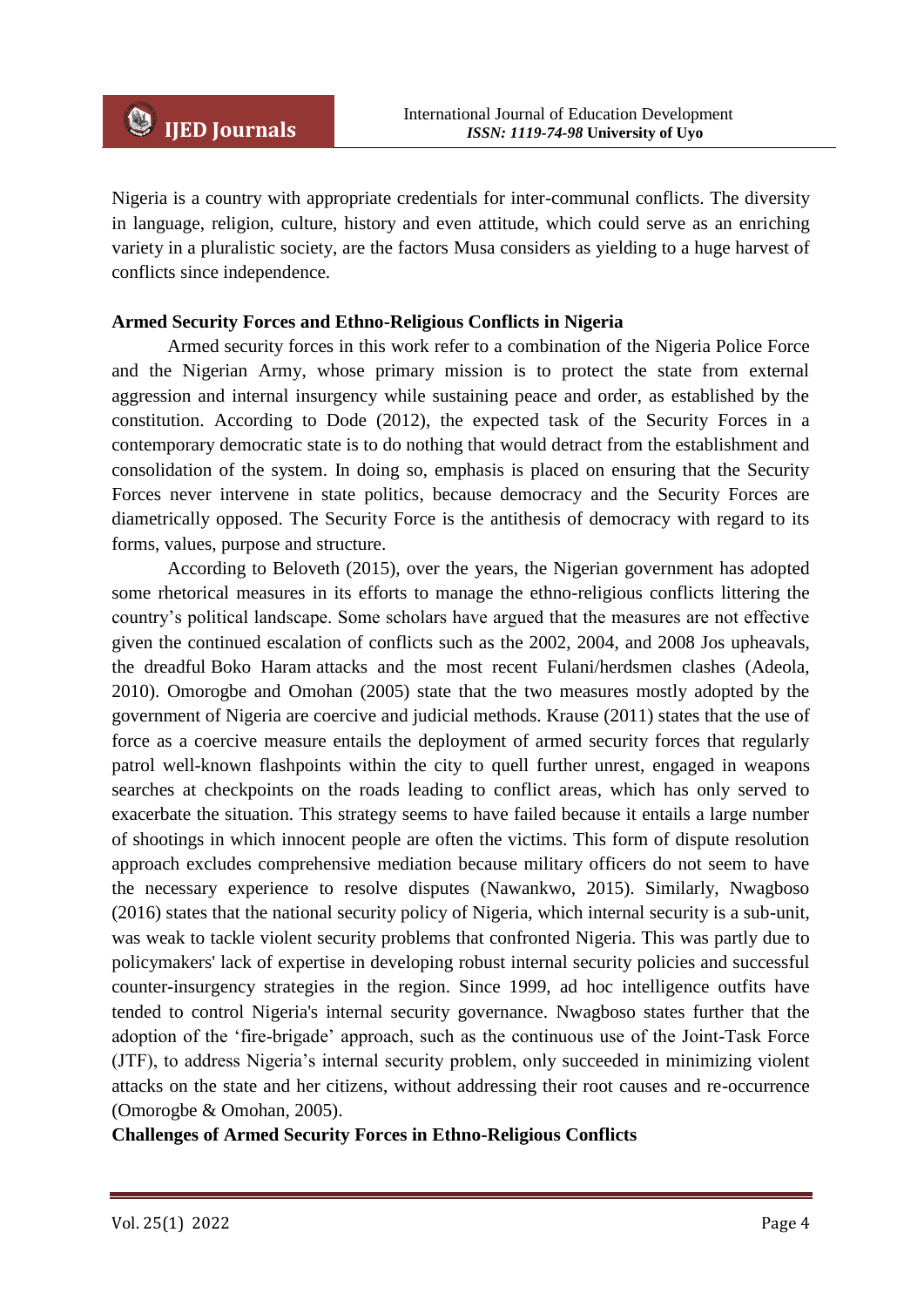Taking into account the amount of quality protection provided by the security forces for the entire population and the level of confidence and encouragement it enjoys from these people, one cannot conclude that the armed security forces' performance is far below the expectations that many people place on them. There are several cumulative problems that contribute to the abysmal performance of the security forces. This ranges from material to human and external challenges (Adegoke, 2014).

Widespread corruption among members of the armed security forces is alarming. This has greatly soiled the image of the security forces. Obarisiagbon (2017) states that the police connive with kidnapping offenders to help them out of police custody after collecting money from them and their relatives and subsequently closing the case file or writing a report that favours the offender. David (2019) further attests that the rate of corruption in the security forces is a serious problem, according to the author, since they are supposed to be moral as law enforcement agents. David reveals that the armed security forces' corruption is a major contributor to Nigeria's internal insecurity. A commonly mentioned effect on society is the loss of lives as a result of extrajudicial killings, arrests, and illegal detention of citizens orchestrated by armed security forces, as well as citizens' unwillingness to report suspected cases of crime to security forces, making such crimes difficult to curb. These, among many others, are: connivance with some individuals to help free offenders out of custody after obtaining money from suspects, closure of case files, escorting vehicles loaded with contraband goods and stolen items, stealing from suspects and from accident victims, stealing from crime scenes, supply of arms and ammunition with the security forces' uniforms to criminals for monetary gain, among others (Oluwarotimi, 2012; Omagie & Obarisiagbon, 2018).

According to Abdulkadir (2004), poor remuneration for both officers and men of the Nigerian armed security forces is a major obstacle that hinders their optimum performance and has created abysmal performance for the security forces in carrying out their constitutional duties. Nigerian security forces lack adequate equipment such as communication devices, vehicles, computers, patrol boats, and ammunition to assist them in combating crime in society. In the same vein, Achumba, Ighomereho and Akpan-Robaro (2013) inadequate equipment both in weaponry and training is the major challenge facing the armed security forces in their management of ethno-religious conflicts in Nigeria. This is in addition to security personnel's negative attitudes and behaviours. Many times, security staff assigned to specific security incidents lack the skills and resources necessary to manage the situations in a way that prevents them from happening. Even when these occur, some staff are easily swayed by racial, religious, or communal sentiments, and their personal desire to represent their people rather than the nation takes precedence. Instead of serving as national watchdogs, defending national interests and traditions, and protecting citizens from criminals, they quickly become government saboteurs, promoting and fuelling insecurity by leaking sensitive security information or assisting criminals in obtaining weapons or evading the long arm of the law (Okwonkwo, Ndubuisi & Anagbogu, 2015; Amao, 2019). According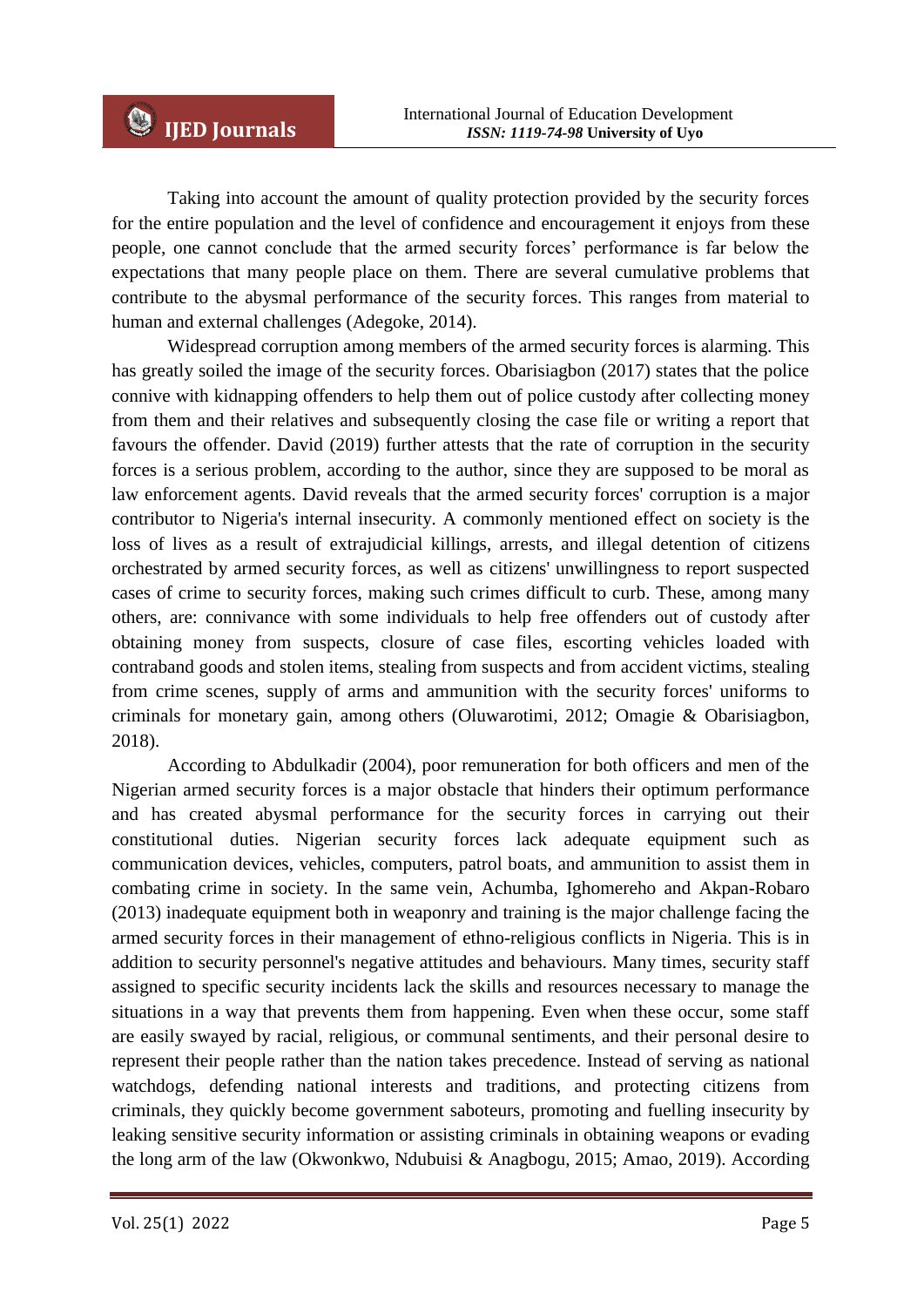to Peterside (2014), most of the time, the security forces involved in internal security operations are not properly equipped for the task. Armed security forces engaged in internal operations that are only equipped with guns will definitely use them if their lives are threatened by a hostile mob. Similarly, the Nigerian Army was quoted as saying the insurgents now use anti-aircraft guns mounted on trucks to fight the nation's soldiers, likely outgunning the country's overstretched forces (Vanguard Newspaper, 2013:7).

## **Statement of the Problem**

North central Nigeria has over the years become a permanent flashpoint of violent clashes. The zone, which had previously been one of the most relatively peaceful in Nigeria, has become deeply entangled in ethno-religious conflicts that have resulted in genocide attacks, bombings, maiming, and killings of several people, causing poverty and poor education. Within the space of nineteen years, several violent ethno-religious conflicts have been reported in the zone and all efforts to restore peace using the security forces as a way of managing conflicts have not achieved the desired end. The aftermath of these conflicts is an increase in criminal activities, drug-related cases, and a progression of armed robbery, kidnapping, assassination and ritual killings in the zone.

The armed security forces deployed to curtail ethno-religious conflicts in North Central Nigeria are faced with the spiraling incidence and intensity of armed violence due to a deteriorating security situation in the area in the face of increasing acts of lawlessness and social disorder. The situation presents serious internal security challenges for the security forces to deal with. The residents of the North Central geo-political zone have become accustomed to road blockades and checkpoints mounted by security operatives for the past decade in the zone where they hitherto moved freely but were forced to face the reality of insecurity. The changing nature and the persistence of the conflicts in the zone make it look as if there is a failure in the management of the crisis by the Armed Security Forces. Considerable work has been done on the issue of Ethno-Religious conflicts in Nigeria, but management of ethno-religious conflicts by the Armed Security Forces remains scanty. It is in recognition of this problem that this study on "Armed Security Forces' Management of ethno-religious conflict in north central Nigeria" set out to address.

## **Objectives of the Study**

The study has the following objectives to achieve

- 1. find out how ethno-religious conflicts are handled by the Armed Security Forces in north-central Nigeria.
- 2. examine the challenges that armed security forces face in managing ethnoreligious conflicts in North Central Nigeria.

#### **Research Questions**

The study seeks to answer the following questions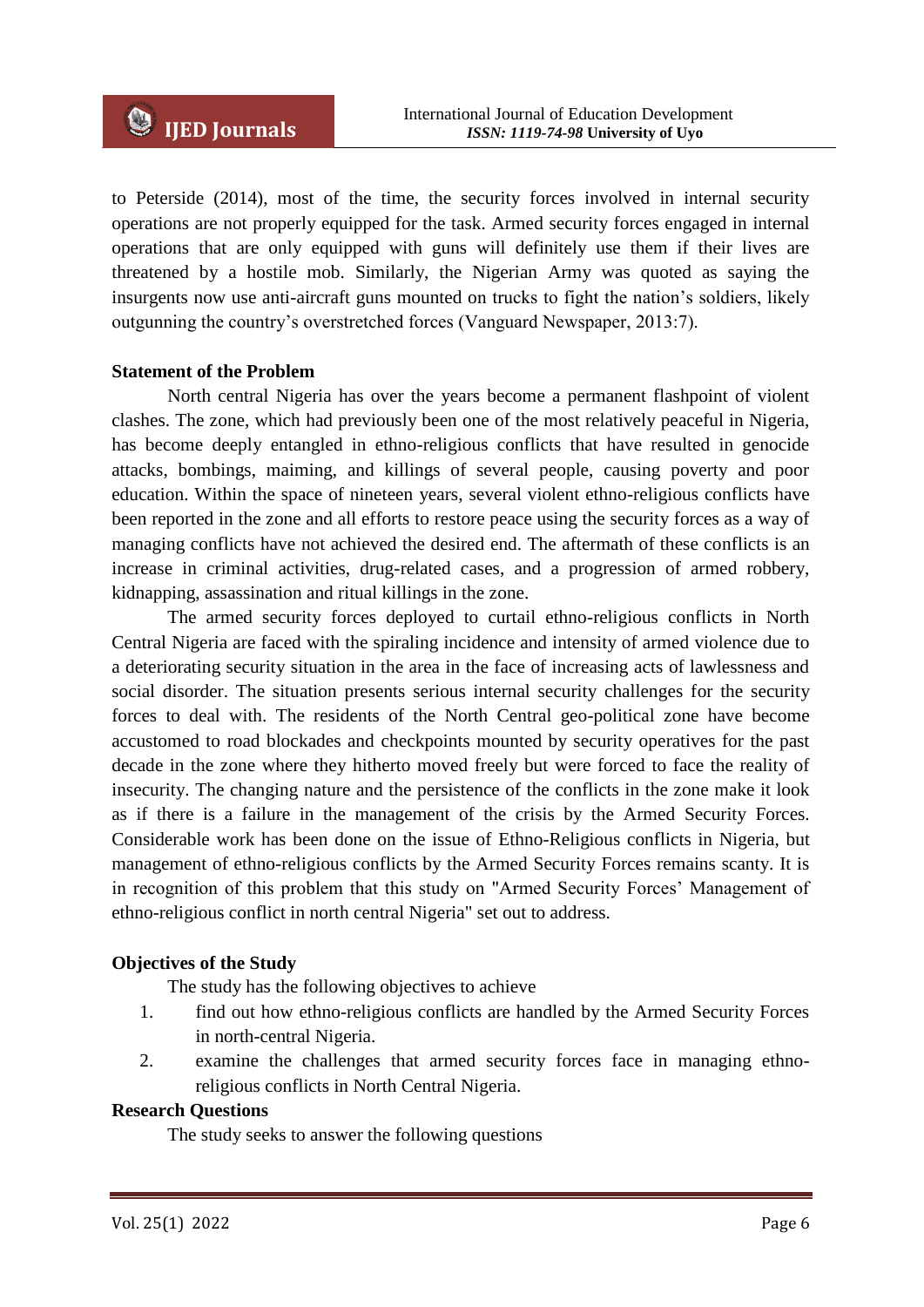- 1. How do the Armed Security Forces handle ethno-religious conflicts in North Central Nigeria?
- 2. What are the challenges faced by armed security forces in the management of ethno-religious conflicts in North Central Nigeria?

### **Null Hypotheses**

- 1. There is no significant difference in the opinions of security forces, urban and rural settlements on how the ethno-religious conflicts are being handled by armed security forces in North Central Nigeria.
- 2. There is no significant difference between the opinions of male and female respondents on the challenges faced by armed security forces in the management of ethno-religious conflicts in North Central Nigeria.

### **Methodology**

The study adopted survey research design and the target population are the security forces personnel, male and female inhabitants of rural and urban settlements of North Central Nigeria. A sample population of 1208 respondents out of the population of 8,696,663 was used for the study. The instrument for data collection was a structured questionnaire using the modified four-point Likert rating scale response of Strongly Agree (SA=4), Agree (A=3), Disagree  $(D=2)$  and Strongly Disagree  $(SD=1)$  for scoring. The instrument was divided into two sections (A and B) with seventeen (17) questions, validated by four research experts. The reliability was determined by administering the instrument to 50 participants who were not part of the research in Jos North L.G.A. The data collected was statistically analysed using Cronbach's Alpha method, which yielded a reliability co-efficient value of 0.81 and 0.83.

A total number of 1208 copies of the vetted questionnaire were further distributed to the respondents randomly selected from twelve (12) L.G.As and 1089 copies representing 90.2% were duly filled and returned with the help of two trained research assistants. The data were analyzed using statistical package for social sciences (SPSS) version 20, and the hypotheses were tested using analysis of variance (ANOVA) and two sample t-test at 0.05 alpha level of significance. The mean scores for the items were based on a four point scale and the midpoint average for decision was fixed at 2.5. A mean score of 2.5 and above implies that the respondents agreed with the notion of the item, while a mean score lower than 2.5 suggest that the respondents did not agree.

#### **Results and Discussions**

From the data collected, the perception is that the strategies used by security forces during conflicts have not yielded the desired result.

**Research Question 1:** How do the Armed Security Forces handle ethno-religious Conflicts in North Central Nigeria? Table 1 shows the opinions of the respondents on how ethnoreligious conflict is handled by armed security forces.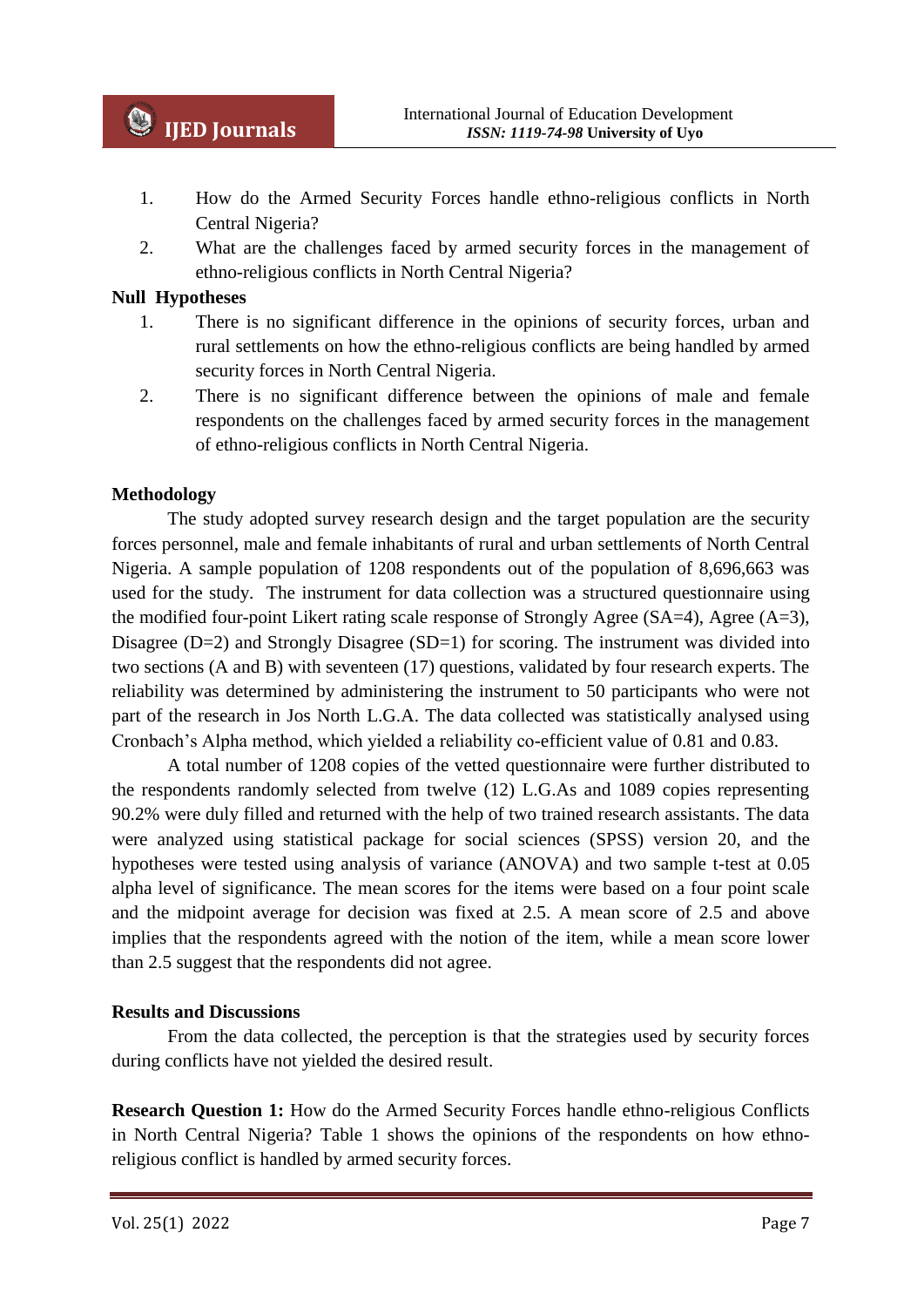## Table 1: Opinions of the Respondents on how ethno-religious conflict is handled by armed security forces in North Central Nigeria

| S/n              | Management of ethno-religious conflicts<br>by armed security forces.   | <b>SA</b><br>Freq | A<br>Freq. | D<br>Freq | <b>SD</b><br>Freq. | Total | Mean |
|------------------|------------------------------------------------------------------------|-------------------|------------|-----------|--------------------|-------|------|
| $\mathbf{1}$     | Collection of illegal weapons in conflict<br>areas                     | 109               | 617        | 181       | 182                | 1089  | 2.6  |
| $\overline{2}$   | Regular patrols of well-known flash<br>points to quell further unrest. | 181               | 544        | 182       | 182                | 1089  | 2.7  |
| 3                | Engagement on weapon searches at<br>checkpoints                        | 182               | 544        | 182       | 181                | 1089  | 2.7  |
| 4                | Rapid and quick intervention in trouble<br>spots                       | 72                | 327        | 544       | 146                | 1089  | 2.3  |
| 5                | Quick response to distress calls                                       | 55                | 126        | 363       | 545                | 1089  | 1.7  |
| 6                | Arrest and prosecution of perpetrators of<br>ethno religious conflicts | 182               | 181        | 545       | 181                | 1089  | 2.3  |
| $\boldsymbol{7}$ | Regular deployment of security forces'<br>personnel in trouble spots   | 91                | 453        | 363       | 182                | 1089  | 2.4  |
| 8                | Engaged perpetrators who came to, kill,<br>loot and destroy property   | 109               | 490        | 435       | 55                 | 1089  | 2.6  |
| 9                | Security forces dialogue<br>with<br>stake<br>holders                   | 254               | 635        | 163       | 37                 | 1089  | 3.0  |
|                  | Aggregate mean Score                                                   |                   |            |           |                    |       | 2.5  |

Table 1 shows that the respondents agreed with items that the armed security forces in handling ethno-religious conflicts engaged in weapon searches at checkpoints, collection of illegal weapons in conflict areas, regular patrols of well-known flash points, dialogue with stakeholders and engaging perpetrators who came to kill, loot, and destroy properties of people. But the respondents disagreed that there is rapid and quick response and intervention by armed security forces in trouble areas, arrest and prosecution of perpetrators of ethno religious conflicts and regularly deployment of armed security forces' in trouble sports. This is in line with Krause (2011) that the security forces regularly patrolled well-known flashpoints within the city to quell further unrest and also engaged in weapons searches at checkpoints on the roads leading to conflict areas.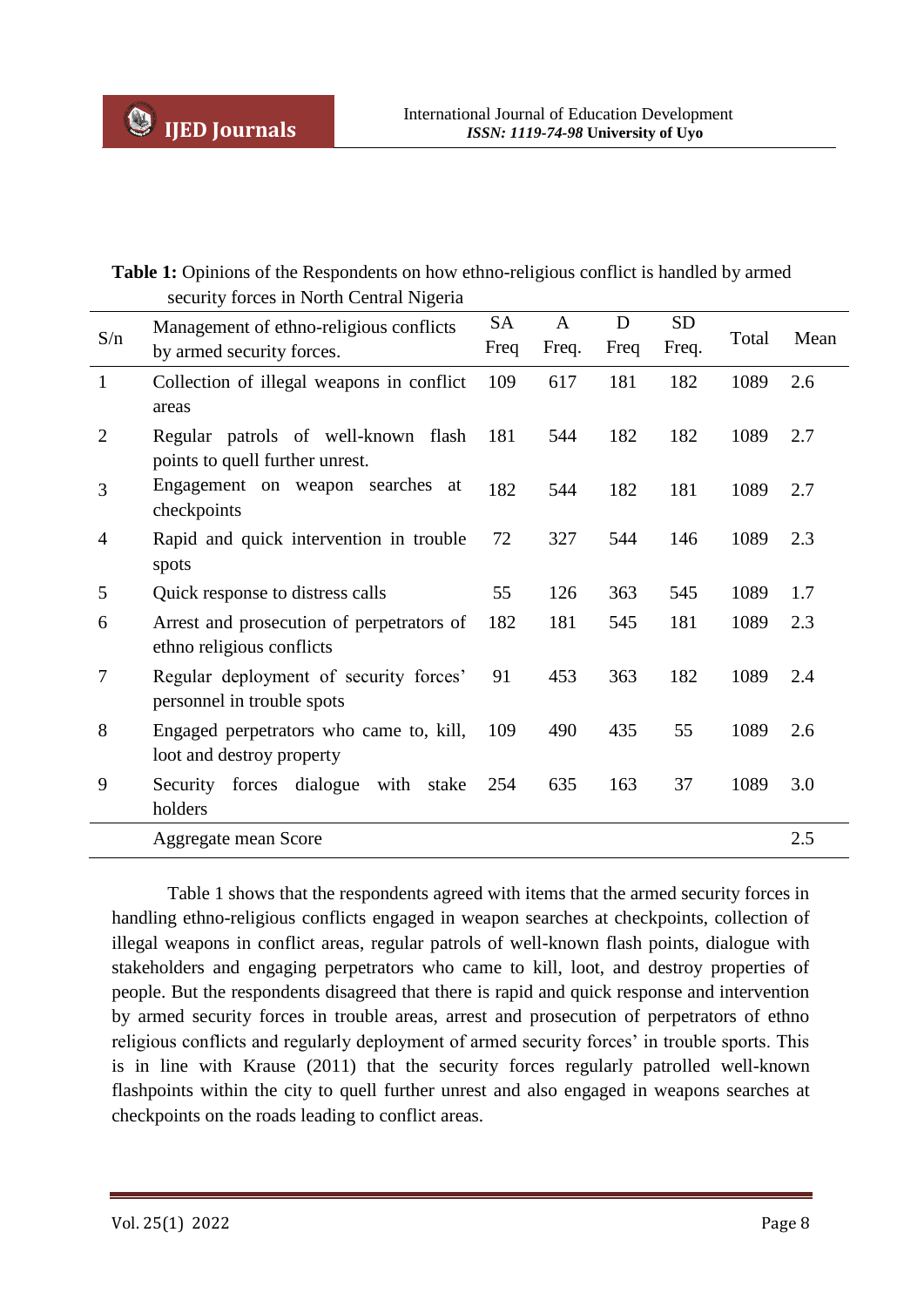**Research Question 2:** What are the challenges faced by armed security forces in the management of ethno-religious conflicts in North Central Nigeria? Table 2presents the opinions of respondents involved in the assessment.

|  |  |  | <b>Table 2:</b> Opinions of the Respondents on challenges faced by armed security forces in the |  |  |  |  |
|--|--|--|-------------------------------------------------------------------------------------------------|--|--|--|--|
|  |  |  | management of ethno-religious conflict in North Central Nigeria                                 |  |  |  |  |

| S/n            | Challenges faced by armed security                                                                            |      | $\mathbf{A}$ | D   | <b>SD</b> |       |      |
|----------------|---------------------------------------------------------------------------------------------------------------|------|--------------|-----|-----------|-------|------|
|                | forces.                                                                                                       | Freq | Freq         |     | Freq      | Total | Mean |
| 1              | members of the armed security<br>Some<br>are directly involve in extra<br>forces'<br>judicial killings        | 381  | 490          | 163 | 55        | 1089  | 3.1  |
| $\overline{2}$ | Delay in giving operational orders                                                                            | 362  | 581          | 73  | 73        | 1089  | 3.1  |
| 3              | Some security forces' personnel Operate<br>in collusion with vested interest groups to<br>perpetuate violence | 218  | 618          | 181 | 72        | 1089  | 2.9  |
| 4              | Some security forces' personnel exhibit<br>ethno-religious prejudice in the discharge<br>of their duties      | 363  | 636          | 54  | 36        | 1089  | 3.2  |
| 5              | Deployment of insufficient number of<br>armed security forces to conflict areas                               | 363  | 363          | 181 | 182       | 1089  | 2.8  |
| 6              | Insufficient<br>provision<br>of<br>modern<br>equipments                                                       | 181  | 544          | 182 | 182       | 1089  | 2.7  |
| 7              | Insufficient<br>of<br>supply<br>and<br>arms<br>ammunitions                                                    | 363  | 489          | 55  | 182       | 1089  | 3.1  |
| 8              | Some armed security forces extort money<br>from the people they are supposed to<br>protect                    | 509  | 362          | 164 | 54        | 1089  | 3.2  |
|                | Aggregate mean Score                                                                                          |      |              |     |           |       | 3.0  |

Table 2 shows that the respondents agree with the response items that armed security forces experience delays in giving operational orders, some of them directly involved in extra judicial killings, Operates in collusion with vested interest groups to perpetuate violence, exhibit ethno-religious prejudice in the discharge of their duties, and also extort money from the people they are supposed to protect. The table also shows that armed security forces face challenges such as the deployment of an insufficient number of personnel to conflict zones, the provision of insufficient modern equipment, and an insufficient supply of arms and ammunition. The findings agree with Achumba, Ighomereho and Akpan-Robaro (2013) and Obarisiagbon (2018) that inadequate equipment both in weaponry and training and some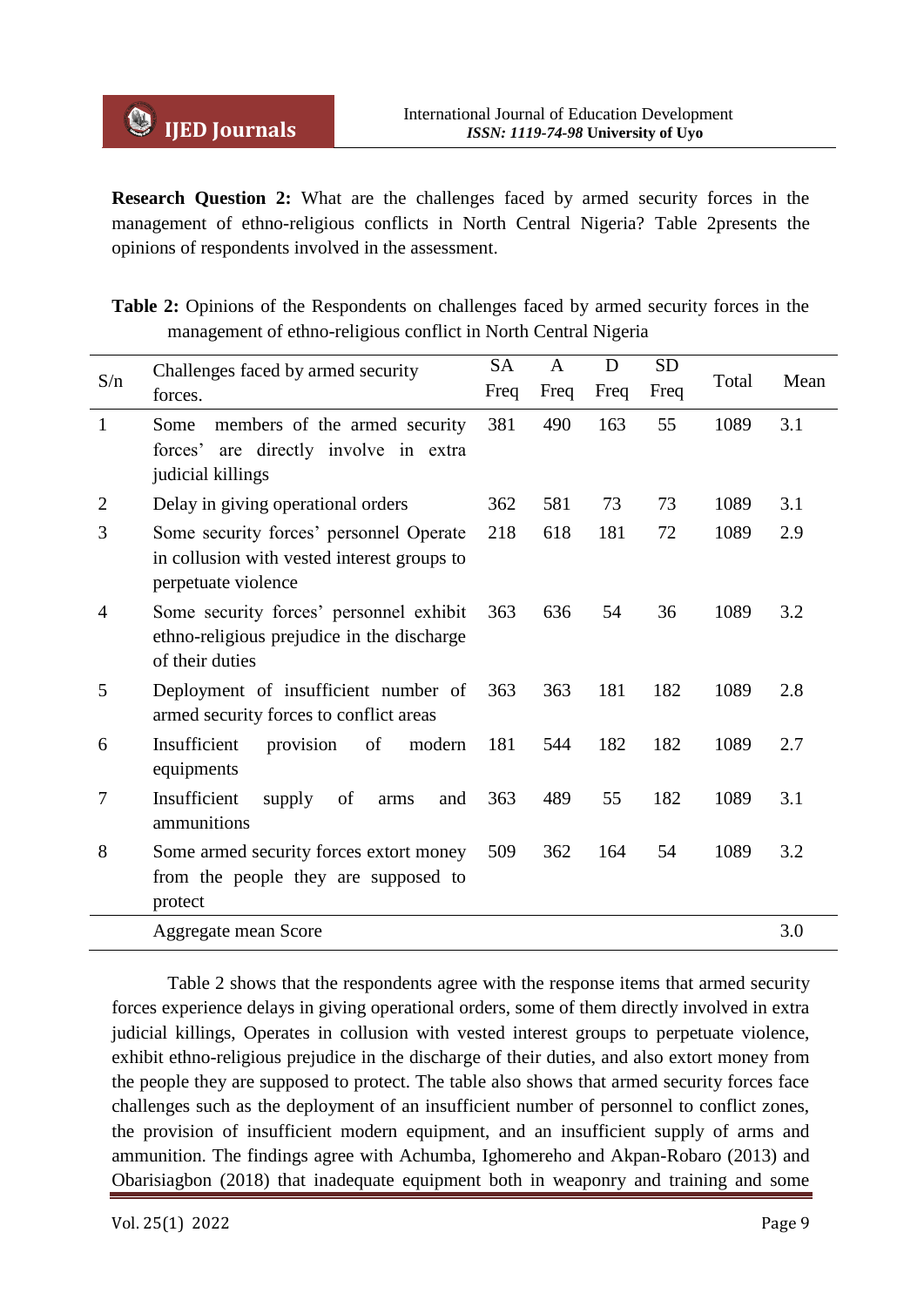armed security forces personnel's attitudes and behaviours of conniving with some individuals to help free offenders out of custody after obtaining money from them, supply of arms and ammunition with the security forces' uniforms to criminals for monetary gain are the major challenges facing the armed security forces in their management of ethno-religious conflicts in Nigeria.

**Null Hypothesis I:** There is no significant difference in the opinions of security forces, urban and rural settlements on how Conflict Management by Security Forces in the North-Central zone is handled. Table 1, was used as the dependent variable in the hypothesis while the result of the test is summarized in Table 3.

**Table 3** shows a one-way analysis of how armed security forces handle ethno-religious conflicts.

| Sources        | Sum of Squares | DF   | Mean Square |       | Sig.  |
|----------------|----------------|------|-------------|-------|-------|
| Between Groups | 0.73           |      | 0.36        | 0.137 | 0.872 |
| Within Groups  | 288.493        | 1086 | 0.266       |       |       |
| Total          | 288.566        | 1088 |             |       |       |

(F-critical=3.00, P<0.05)

The result of the test as indicated in Table 3 revealed that the groups did not differ significantly in opinions on how armed security forces handled the ethno-religious conflict in north central Nigeria. This is deduced from the observed F-value of0.137 and an observed level of significance of 0.872 ( $P > 0.05$ ). From these observations, there is not enough evidence to reject the null hypothesis.

Table 4 presents the mean scores of the respondents by their group on the variables.

| Group                    | N    | Mean | <b>Std. Deviation</b> | Std. Error |
|--------------------------|------|------|-----------------------|------------|
| Urban settlements        | 477  | 2.48 | 0.516                 | 0.024      |
| <b>Rural settlements</b> | 418  | 2.48 | 0.514                 | 0.025      |
| <b>Security Forces</b>   | 194  | 2.46 | 0.515                 | 0.037      |
| Total                    | 1089 | 2.48 | 0.515                 | 0.016      |

**Table 4.** Mean scores on how armed security forces handle ethno-religious conflicts.

Table 4 above shows that respondents from urban settlements, rural settlements, and armed security forces did not differ significantly in their opinions on how armed security forces handle ethno-religious conflict in North central Nigeria as all the groups involved in the test had an equal mean rating of 2.5. Based on the aggregate mean score of 2.5 on the four-point scale used in the study in table 1, it shows that the three groups have a consensus agreement on how armed security forces handle ethno-religious conflict.

**Null Hypothesis 2:** There is no significant difference between the opinions of male and female respondents on the challenges faced by armed security forces in the management of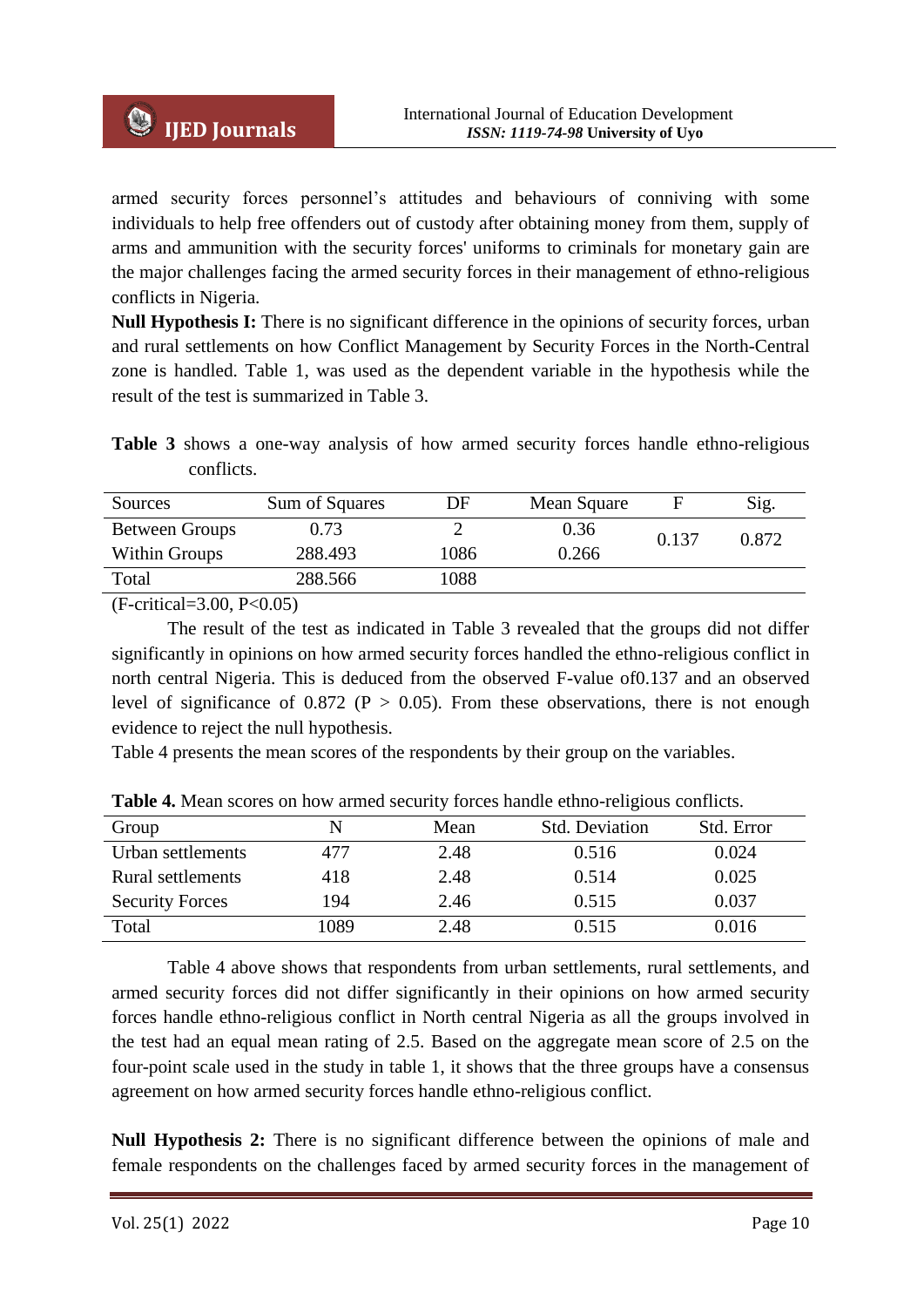ethno-religious conflicts in North Central Nigeria. The result of the two-sample t-test is summarized in Table 5.

**Table 5:** Two Sample t-test on the challenges faced by armed security forces in the management of ethno-religious conflicts in North Central Nigeria

| Gender                        |      |       | Mean Std. Deviation | Std. Error t-value DF |       |      | P-value |  |
|-------------------------------|------|-------|---------------------|-----------------------|-------|------|---------|--|
| Male                          | 540. | 3.005 | 0.516               | 0.022                 | 0.184 | 1087 | 0.854   |  |
| Female                        | 549  | 2.999 | 0.521               | 0.022                 |       |      |         |  |
| $(1 - 1)$ $(0 - 1)$ $(0 - 0)$ |      |       |                     |                       |       |      |         |  |

 $(t\text{-critical} = 1.96, P < 0.05)$ 

The result of the test in table 5 indicate that there was no significant difference between the opinions of male and female respondents on the challenges faced by armed security forces in the management of ethno-religious conflicts in North Central Nigeria. This is indicated by the calculated t-value of 0.184 and P-value of 0.854 is less than the critical value of 1.96 of the Table. These observations did not provide enough evidence to reject the null hypothesis. The null hypothesis is therefore retained.

## **Discussion of Findings**

- 1. The armed security forces in handling ethno-religious conflicts engaged in weapon searches at checkpoints, collection of illegal weapons in conflict areas, regular patrols of well-known flash points, dialogue with stakeholders and engaging perpetrators who came to kill, loot, and destroy properties of people. The study also discovered that there is no rapid, quick response and intervention by armed security forces in trouble areas, arrest and prosecution of perpetrators of ethno religious conflicts and regular deployment of armed security forces' in trouble sports.
- 2. In dealing with ethno-religious conflicts some armed security force personnel directly involved in extra-judicial killings, exhibit ethno-religious prejudice in the discharge of their duties and delay in giving operational orders. They operate at a level of deficiency due to the deployment of insufficient number of armed security personnel to conflict areas, insufficient provision of modern equipment, supply of arms and ammunition and some armed security forces extort money from the people they are supposed to protect.

## **Conclusion**

From the study, it may be concluded that the Armed Security Forces, as a body charged with the responsibility of protecting life and property, handle ethno-religious conflicts by engaging in weapon searches at check points, collection of illegal weapons in conflict areas, regular patrolling of well-known flashpoints, dialogue with stake holders and engaging with the perpetrators of ethno-religious conflict. Furthermore, some security force personnel operate with a vested interest, thereby leading to delays in giving operational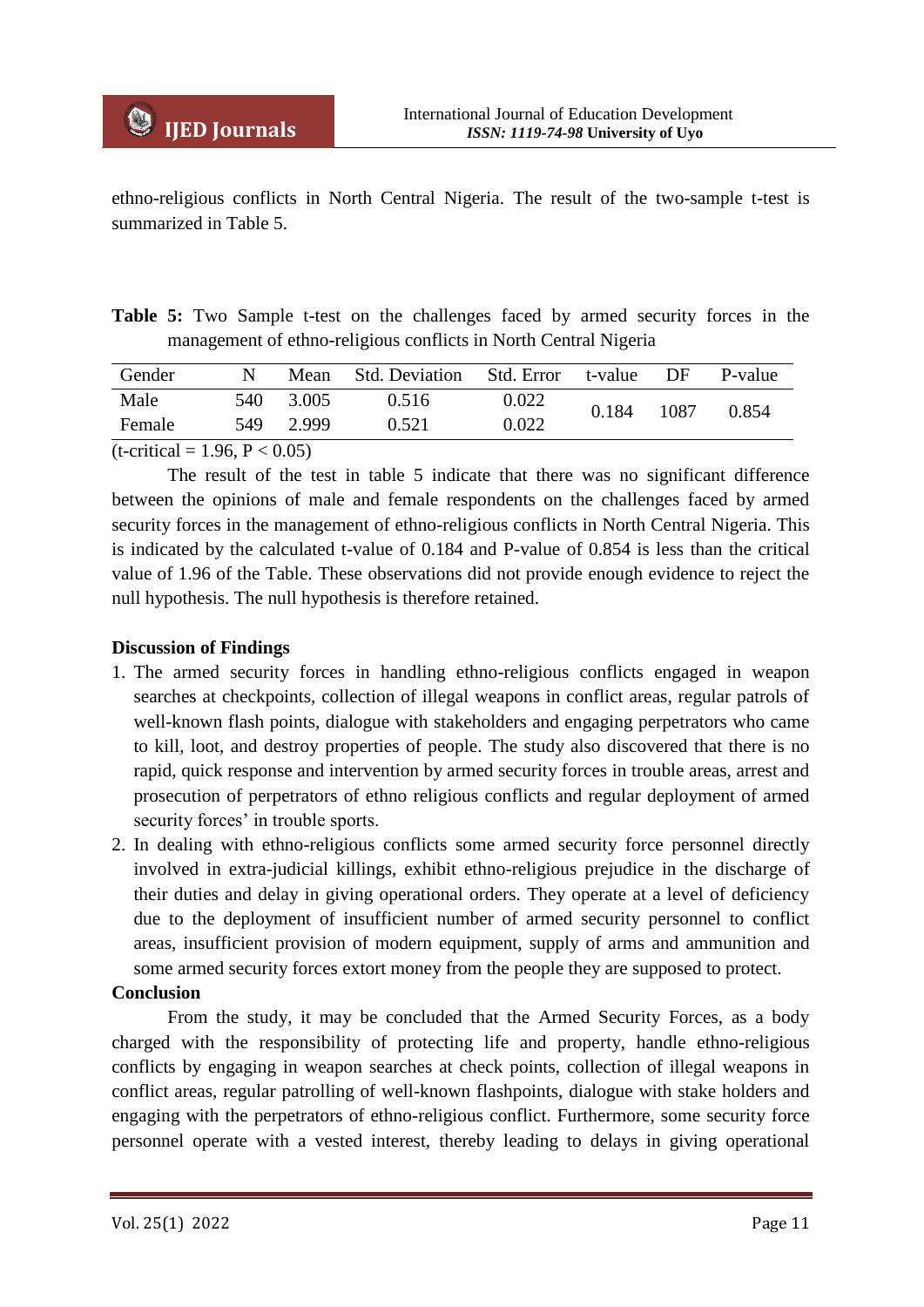orders and also being involved in the extra judicial killings of people they are meant to protect.

## **Recommendations**

- 1. The Security Forces and stakeholders in the affected areas should embark on a cooperative approach towards effective management of the conflicts and prompt deployment of the adequate number of personnel with sufficient equipment to conflict areas.
- 2. The security forces should abide by their training on the protection of lives and property in their areas of coverage.
- 3. The security forces should be monitored by their intelligent Units such that erring individuals are sanctioned accordingly as a way of ensuring discipline among them.
- 4. The judicial system should be made to be functional by all levels of government in the country since justice is hierarchical. This will ensure that justice is always carried out with sanctions for any individual who violates the law.

### **References**

- Abdulkadir, M. B. (2004). *Measuring Police Effectiveness in Nigeria; An Evaluation of lnput and Output in Crime and Policing in Nigeria; Challenges and Options*. Lagos: CLEEN Foundation.
- Achumba, I. C., Ighomereho, O. S., &Akpan-Robaro, M. O. M. (2013). Security Challenges in Nigeria and the Implications for Business Activities and Sustainable Development. *Journal of Economics and Sustainable Development*. 4(2):79-99.
- Adegoke, N. (2014). The Nigeria Police and the Challenges of Security in Nigeria. *Journal of Public Administration and Management.*3(6): 21 – 35.
- Ademowo, A. J. (2015). Conflict Management in Traditional African Society. https://www.researchgate.net. Retrieved on 25<sup>th</sup> October, 2018.
- Adeola, A. A. (2010). Religious Tolerance and Dialogue: Conditionality's for Peaceful Coexistence and Progress in Nigeria. *International Journal on Social Science Research and National Development*. 1(1):189-199.
- Amao, O. (2019). What better approach do you think the Federal Government can adopt to curb insecurity in the country? https://shipsandports.com.ng. Accessed on 9<sup>th</sup> April, 2021.
- Beloveth O. N. (2015). Rhetoric's and Realities of Managing Ethno-Religious Conflicts: the Nigerian Experience. *American Journal of Educational Research*. Vol. 3 (3): 292- 300.
- Dalung, S. (2013). Peaceful co-existence, conflict management and integration in Nigeria, the journey to Somalia. Being lead paper presented at a two days' workshop for clergy/pastors organized by Ministry of Religions and Community Relations, Bauchi state at the conference hall of Shindaba Hotel, Bauchi from 21<sup>st</sup> June 2013.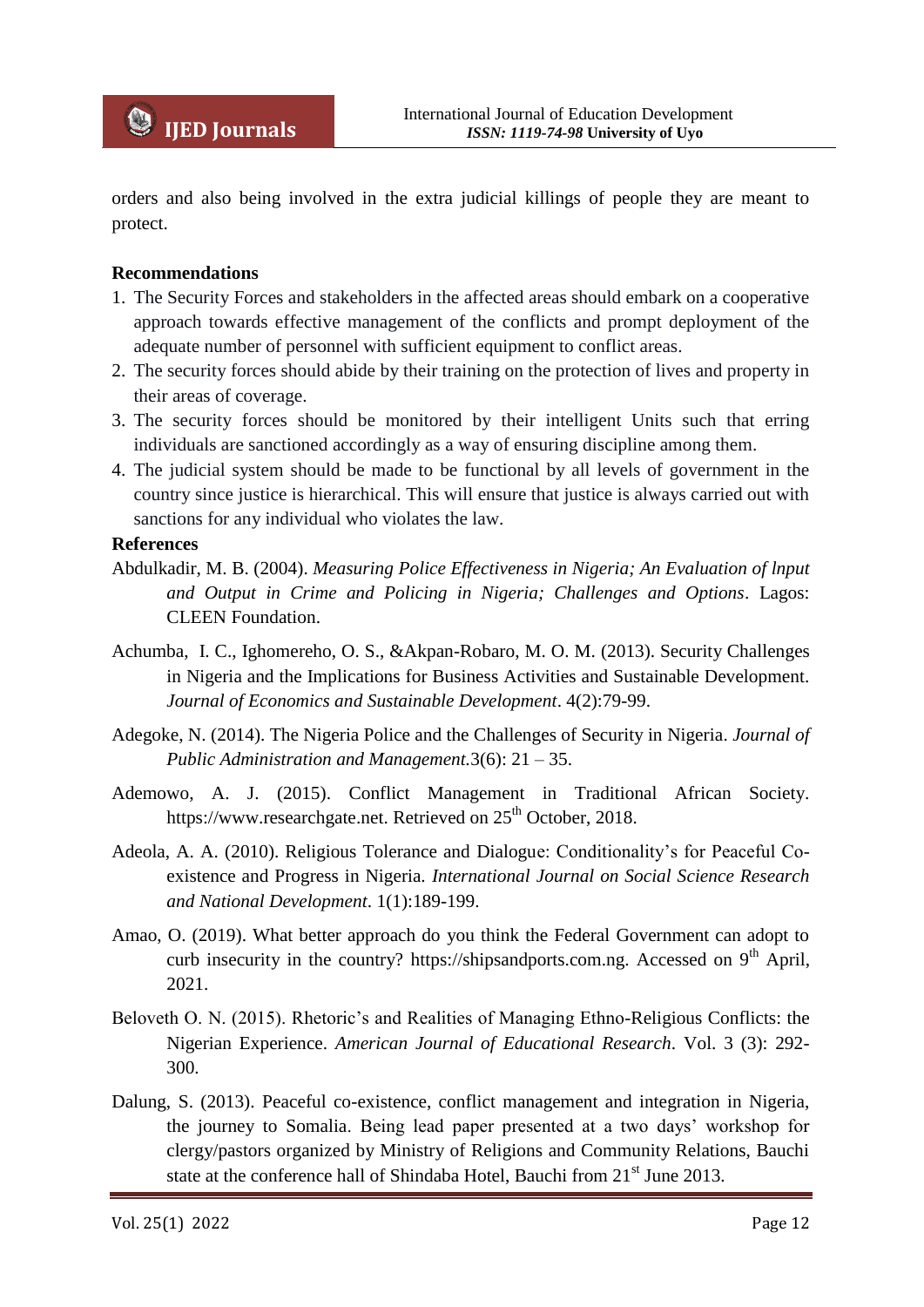- David, U. E. (2019). Understanding Police Corruption and Its Effect on Internal Security in Nigeria. In *Internal Security Management in Nigeria.* pp. 327 – 350.
- Dode, R. O. (2012). Nigerian Security Forces and the Management of Internal Conflict in the Niger Delta: Challenges of Human Security and Development. *European Journal of Sustainable Development.*1(3):409 – 418.
- Igbuzor, O. (2012). Nigeria's Experience in Managing the Challenges of Ethnic and Religious Diversity Through Constitutional Provision*.* http://www.enerburma.net. Retrieved on 23rd August, 2018.
- Krause, J. (2011). *A deadly cycle: Ethno-Religious Conflicts in Jos Plateau State.* Geneva Declaration Secretariat: Switzerland.
- Ladan, M. T. (2010). Constitutionalism and the Challenges of Ethnic and Religious Diversity in Nigeria: Which way forward for Peace*.* A paper presented at a 2 day national Stakeholders Conference for Peace in Nigeria. http://mtladan.blogsite.com. Accessed on 5<sup>th</sup> September, 2018.
- Musa, S. (2004). Nigeria's Ethno-Religious Conflicts in Perspective. Http://www.cerj.org. Accessed on  $13<sup>th</sup>$  June, 2019.
- Nwagboso, C. I. (2016). The Nature of Internal Security Problems in African States: The Nigerian Experience. *International Journal of Academic Research in Business and Social Sciences*. 6(4): 38 – 71.
- Nwankwo, B. O. (2015). Rhethorics and Realities of Managing Ethno-Religious Conflicts: the Nigerian Experience. *American Journal of Educational Research*. 3(3): 292 – 300.
- Obarisiagbon, E. I. (2017). Kidnapping and the administration of criminal justice in selected states in Nigeria. Unpublished Ph.D dissertation, University of Ibadan, Ibadan, Nigeria.
- Okwonkwo R. I., Ndubuisi, O. P. & Anagbogu, T. (2015). Security Challenges and the Implications for Business Activities in Nigeria: A Critical Review. *Journal of Policy and Development Studies.*9(2): 157 – 168.
- Olufemi, F. J. & Adawale, A. A. (2012). The role of civil society organisation in conflict management in Nigeria. *International Journal of Asian Social science.* 5(2), 720 – 729.
- Oluwarotimi, A. (2012). US to use more Balanced Security Strategy to Fight Insecurity in Nigeria. *Leadership News Paper:* Lagos.
- Omagie, M. & Obarisiagbon, E. I. (2018).Public Perception of the Role of the Nigeria Police Force in Curbing the Menace of Kidnapping in Benin Metropolis, Southern Nigeria: A Criminological Study. *Academic Journal of Interdisciplinary Studies.* 7(1): 65 – 72.